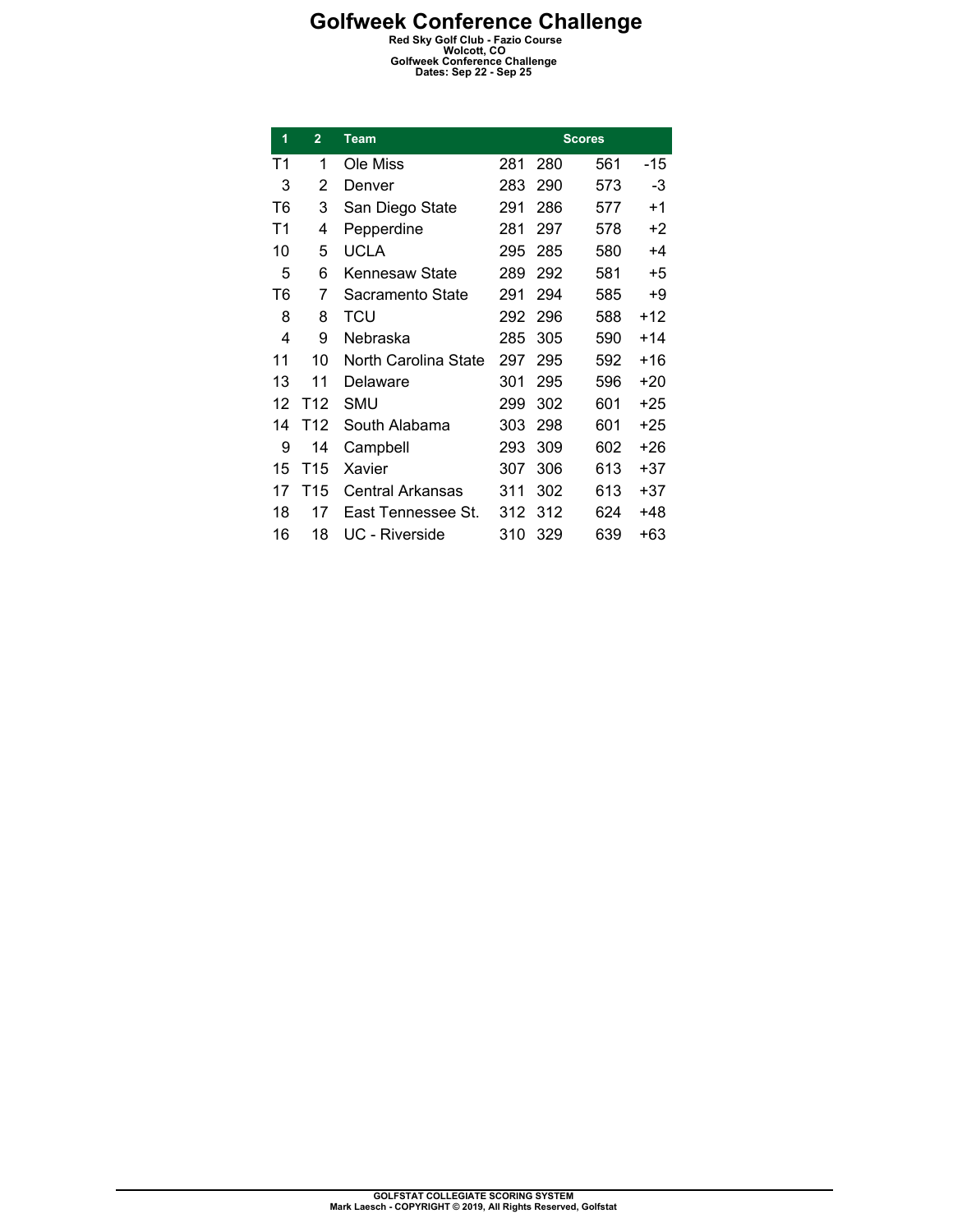| <b>Start</b>    | <b>Finish</b>   | <b>Player</b>           | Team                    |    |    | <b>Scores</b> |      |
|-----------------|-----------------|-------------------------|-------------------------|----|----|---------------|------|
| T7              | 1               | Andrea Lignell          | Ole Miss                | 69 | 67 | 136           | -8   |
| <b>T4</b>       | 2               | Anna Zanusso            | Denver                  | 68 | 69 | 137           | $-7$ |
| T7              | T3              | Meva Schmit             | Kennesaw State          | 69 | 69 | 138           | $-6$ |
| T20             | T <sub>3</sub>  | Siti Shaari             | South Alabama           | 72 | 66 | 138           | $-6$ |
| T11             | T <sub>3</sub>  | Pi-Lillebi Hermansson   | Ole Miss                | 70 | 68 | 138           | $-6$ |
| T <sub>2</sub>  | T <sub>3</sub>  | Tereza Melecka          | East Tennessee St.      | 67 | 71 | 138           | $-6$ |
| T16             | T7              | Sara Kjellker           | San Diego State         | 71 | 68 | 139           | $-5$ |
| T <sub>4</sub>  | T7              | Alexa Melton            | Pepperdine              | 68 | 71 | 139           | $-5$ |
| T32             | T <sub>9</sub>  | Emma Spitz              | <b>UCLA</b>             | 73 | 67 | 140           | $-4$ |
| T11             | T <sub>9</sub>  | Sabrina Iqbal           | <b>TCU</b>              | 70 | 70 | 140           | $-4$ |
| T20             | T <sub>11</sub> | Nishtha Madan           | Sacramento State        | 72 | 70 | 142           | $-2$ |
| T <sub>16</sub> | T <sub>11</sub> | Alison Armstrong *      | Denver                  | 71 | 71 | 142           | $-2$ |
| T11             | T <sub>11</sub> | Julia Johnson           | Ole Miss                | 70 | 72 | 142           | $-2$ |
| T <sub>2</sub>  | T11             | Momoka Kobori           | Pepperdine              | 67 | 75 | 142           | $-2$ |
| T <sub>4</sub>  | T <sub>15</sub> | <b>Stacey White</b>     | Campbell                | 68 | 75 | 143           | $-1$ |
| 1               | T <sub>15</sub> | Leah Herzog             | Nebraska                | 66 | 77 | 143           | $-1$ |
| T32             | T17             | Inja Fric               | North Carolina State    | 73 | 71 | 144           | E    |
| T16             | T <sub>17</sub> | Ellen Hutchinson-Kay *  | Ole Miss                | 71 | 73 | 144           | E    |
| T32             | T <sub>19</sub> | <b>Bernice llas</b>     | San Diego State         | 73 | 72 | 145           | $+1$ |
| T20             | T <sub>19</sub> | <b>Trinity King</b>     | <b>TCU</b>              | 72 | 73 | 145           | $+1$ |
| T32             | T <sub>19</sub> | Lexi Dart               | Delaware                | 73 | 72 | 145           | $+1$ |
| T20             | T <sub>19</sub> | Kennedy Swann           | Ole Miss                | 72 | 73 | 145           | $+1$ |
| <b>T55</b>      | T <sub>23</sub> | Annabel Wilson          | <b>UCLA</b>             | 76 | 70 | 146           | $+2$ |
| T20             | T <sub>23</sub> | Gioia Carpinelli        | San Diego State         | 72 | 74 | 146           | $+2$ |
| T7              | T <sub>23</sub> | Monika Hartl            | North Carolina State    | 69 | 77 | 146           | $+2$ |
| T20             | T <sub>23</sub> | Megan Whittaker         | Nebraska                | 72 | 74 | 146           | $+2$ |
| T <sub>20</sub> | T <sub>23</sub> | <b>Bella Kil</b>        | <b>Kennesaw State</b>   | 72 | 74 | 146           | $+2$ |
| T7              | T <sub>23</sub> | Mary Weinstein          | Denver                  | 69 | 77 | 146           | $+2$ |
| T48             | T <sub>29</sub> | Fernanda Escauriza      | San Diego State         | 75 | 72 | 147           | $+3$ |
| T41             | T <sub>29</sub> | Emilie Paltrinieri      | <b>UCLA</b>             | 74 | 73 | 147           | $+3$ |
| T16             | T <sub>29</sub> | Kennedy Pedigo          | SMU                     | 71 | 76 | 147           | $+3$ |
| T32             |                 | T29 Yuki Yoshihara *    | <b>UCLA</b>             | 73 | 74 | 147           | +3   |
| T48             | T29             | <b>Tess Blair</b>       | Sacramento State        | 75 | 72 | 147           | $+3$ |
| T <sub>20</sub> | T <sub>29</sub> | Sofie Babic             | Sacramento State        | 72 | 75 | 147           | $+3$ |
| T32             | T <sub>29</sub> | Anna Cathrine Krekling  | Denver                  | 73 | 74 | 147           | $+3$ |
| T41             | T29             | Reese Guzman            | Pepperdine              | 74 | 73 | 147           | +3   |
| T32             | T29             | Erika Danielsson        | Denver                  | 73 | 74 | 147           | $+3$ |
| T48             | T29             | Tania Nunez             | <b>Central Arkansas</b> | 75 | 72 | 147           | $+3$ |
| T48             | T39             | Jennie Park             | <b>TCU</b>              | 75 | 73 | 148           | $+4$ |
| T <sub>11</sub> | T39             | Kate Smith              | Nebraska                | 70 | 78 | 148           | +4   |
| T <sub>11</sub> | T39             | Ariane Klotz            | Delaware                | 70 | 78 | 148           | +4   |
| T61             | T42             | Natalie Ambruester      | North Carolina State    | 77 | 72 | 149           | $+5$ |
| T48             | T42             | Jessica Haraden *       | Nebraska                | 75 | 74 | 149           | $+5$ |
| T41             |                 | T42 Mikayla Fitzpatrick | Xavier                  | 74 | 75 | 149           | $+5$ |
| T32             |                 | T45 Sydney Smith        | Sacramento State        | 73 | 77 | 150           | $+6$ |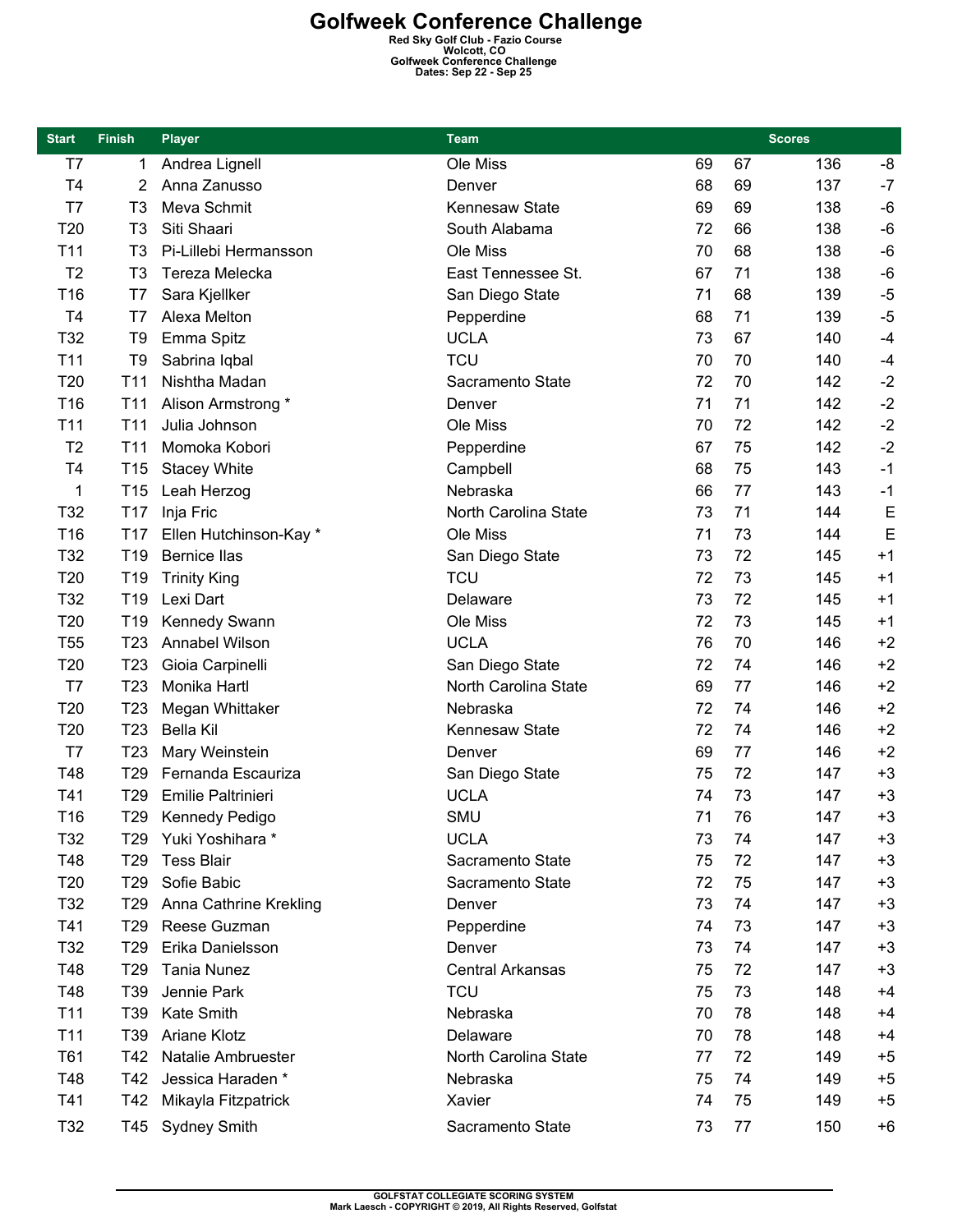| <b>Start</b> | <b>Finish</b>   | <b>Player</b>            | <b>Team</b>             |    |    | <b>Scores</b> |       |
|--------------|-----------------|--------------------------|-------------------------|----|----|---------------|-------|
| T20          | T45             | Tai Anudit               | Kennesaw State          | 72 | 78 | 150           | $+6$  |
| T70          | T45             | Lene Sperling            | Delaware                | 78 | 72 | 150           | $+6$  |
| T20          | T45             | Kathrine Chan*           | Pepperdine              | 72 | 78 | 150           | $+6$  |
| T20          | T45             | Sifan He                 | Pepperdine              | 72 | 78 | 150           | $+6$  |
| <b>T55</b>   | T45             | Warda Rawof              | East Tennessee St.      | 76 | 74 | 150           | $+6$  |
| <b>T55</b>   | T <sub>51</sub> | Mariel Galdiano          | <b>UCLA</b>             | 76 | 75 | 151           | $+7$  |
| T20          | T <sub>51</sub> | Ty Akabane               | <b>UCLA</b>             | 72 | 79 | 151           | $+7$  |
| T41          | T <sub>53</sub> | Serena Shah              | SMU                     | 74 | 78 | 152           | $+8$  |
| T32          | T <sub>53</sub> | <b>Emily Hawkins</b>     | Campbell                | 73 | 79 | 152           | $+8$  |
| T41          | T <sub>53</sub> | Belinda May              | South Alabama           | 74 | 78 | 152           | $+8$  |
| T76          | T <sub>53</sub> | Alyson Bean              | Denver                  | 79 | 73 | 152           | $+8$  |
| T61          | T <sub>53</sub> | Pim-Orn Thitisup         | <b>Central Arkansas</b> | 77 | 75 | 152           | $+8$  |
| <b>T55</b>   | <b>T58</b>      | <b>April Ranches</b>     | San Diego State         | 76 | 77 | 153           | $+9$  |
| T70          | <b>T58</b>      | Lea Klimentova           | North Carolina State    | 78 | 75 | 153           | $+9$  |
| T61          | <b>T58</b>      | Ana Paula Ramirez        | <b>SMU</b>              | 77 | 76 | 153           | $+9$  |
| T61          | <b>T58</b>      | Sophie DiGesualdo        | SMU                     | 77 | 76 | 153           | $+9$  |
| T48          | <b>T58</b>      | <b>Desiree Andersson</b> | Campbell                | 75 | 78 | 153           | $+9$  |
| <b>T55</b>   | <b>T58</b>      | Clara Aveling            | Kennesaw State          | 76 | 77 | 153           | $+9$  |
| T61          | <b>T58</b>      | Noor Ahmed               | Nebraska                | 77 | 76 | 153           | $+9$  |
| T80          | <b>T58</b>      | Thitaree Sakulbunpanich  | Delaware                | 80 | 73 | 153           | $+9$  |
| T41          | <b>T58</b>      | Jennifer Deng            | UC - Riverside          | 74 | 79 | 153           | $+9$  |
| T80          | <b>T67</b>      | Ke'Asha Phillips         | Xavier                  | 80 | 74 | 154           | $+10$ |
| T70          | <b>T67</b>      | Andie Shukow             | Xavier                  | 78 | 76 | 154           | $+10$ |
| T85          | T69             | <b>Faith Summers</b>     | <b>SMU</b>              | 81 | 74 | 155           | $+11$ |
| T61          | T69             | Anna Nordfors            | Campbell                | 77 | 78 | 155           | $+11$ |
| <b>T55</b>   | T69             | Amy Kucera *             | Xavier                  | 76 | 79 | 155           | $+11$ |
| T61          | T69             | Julie Hovland            | South Alabama           | 77 | 78 | 155           | $+11$ |
| T76          | T69             | Chiara Tamburlini        | Ole Miss                | 79 | 76 | 155           | $+11$ |
| T41          | T74             | Corinne Viden            | Sacramento State        | 74 | 82 | 156           | $+12$ |
| T70          | T74             | Elin Kumlin              | <b>Central Arkansas</b> | 78 | 78 | 156           | $+12$ |
| T48          |                 | T76 Valeria Pacheco      | TCU                     | 75 | 82 | 157           | $+13$ |
| 94           | T76             | Tori Owens               | Kennesaw State          | 85 | 72 | 157           | $+13$ |
| T80          | <b>T76</b>      | Caroline Berge           | South Alabama           | 80 | 77 | 157           | $+13$ |
| T70          | T79             | Grace Do                 | <b>TCU</b>              | 78 | 80 | 158           | $+14$ |
| T85          | T79             | Carlota Garcia           | South Alabama           | 81 | 77 | 158           | $+14$ |
| T85          | T79             | Camila Moreno            | Central Arkansas        | 81 | 77 | 158           | $+14$ |
| T70          | T82             | Morgan Tinsley           | Xavier                  | 78 | 81 | 159           | $+15$ |
| T61          | T82             | Kayla Benge              | Xavier                  | 77 | 82 | 159           | $+15$ |
| T61          | T82             | Ping Huang               | UC - Riverside          | 77 | 82 | 159           | $+15$ |
| T89          | T85             | Alice Sundberg           | Campbell                | 82 | 78 | 160           | $+16$ |
| T76          | T85             | Megan Dennis             | Pepperdine              | 79 | 81 | 160           | $+16$ |
| T80          | 87              | Pilar Berchot            | North Carolina State    | 80 | 81 | 161           | $+17$ |
| T76          | 88              | Nicole Le                | UC - Riverside          | 79 | 83 | 162           | $+18$ |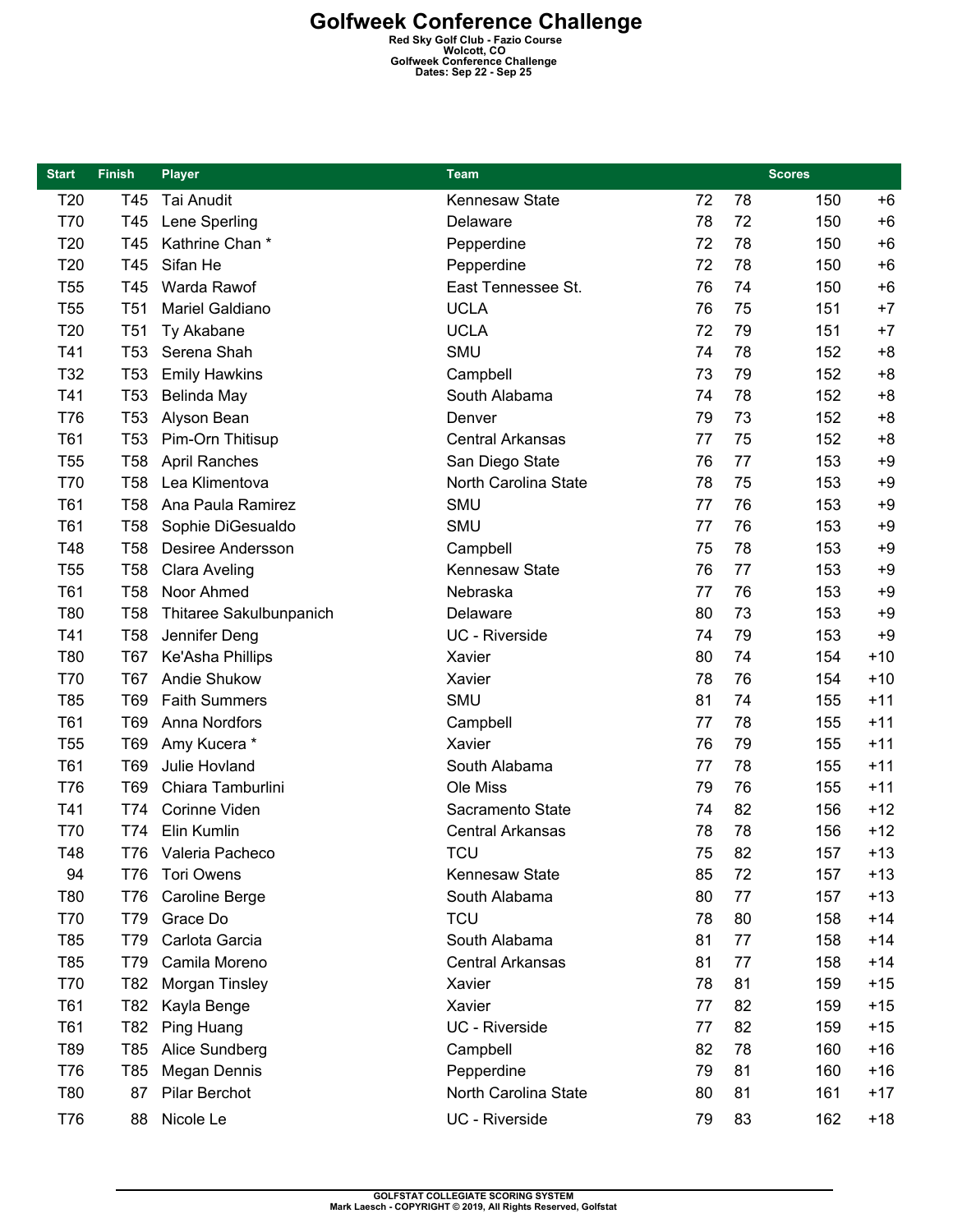| <b>Start</b> | <b>Finish</b> | <b>Player</b>             | <b>Team</b>        |    |    | <b>Scores</b> |       |
|--------------|---------------|---------------------------|--------------------|----|----|---------------|-------|
| 93           | 89            | <b>Haley Thiele</b>       | Nebraska           | 84 | 80 | 164           | $+20$ |
| T80          | T90 I         | Kayla Kwong               | UC - Riverside     | 80 | 85 | 165           | $+21$ |
| 92           | T90 I         | Kornbongkoat Sararat      | East Tennessee St. | 83 | 82 | 165           | $+21$ |
| T89          | T92 -         | <b>Karley Whittington</b> | Central Arkansas   | 82 | 85 | 167           | $+23$ |
| T85          | T92 I         | Nao Bando                 | UC - Riverside     | 81 | 86 | 167           | $+23$ |
| T89          | 94            | Aashaka Desai             | Delaware           | 82 | 87 | 169           | $+25$ |
| 95           | 95            | Rimsha Ijaz               | East Tennessee St. | 86 | 85 | 171           | $+27$ |
| 96           | 96            | Parkha ljaz               | East Tennessee St. | 89 | 88 | 177           | $+33$ |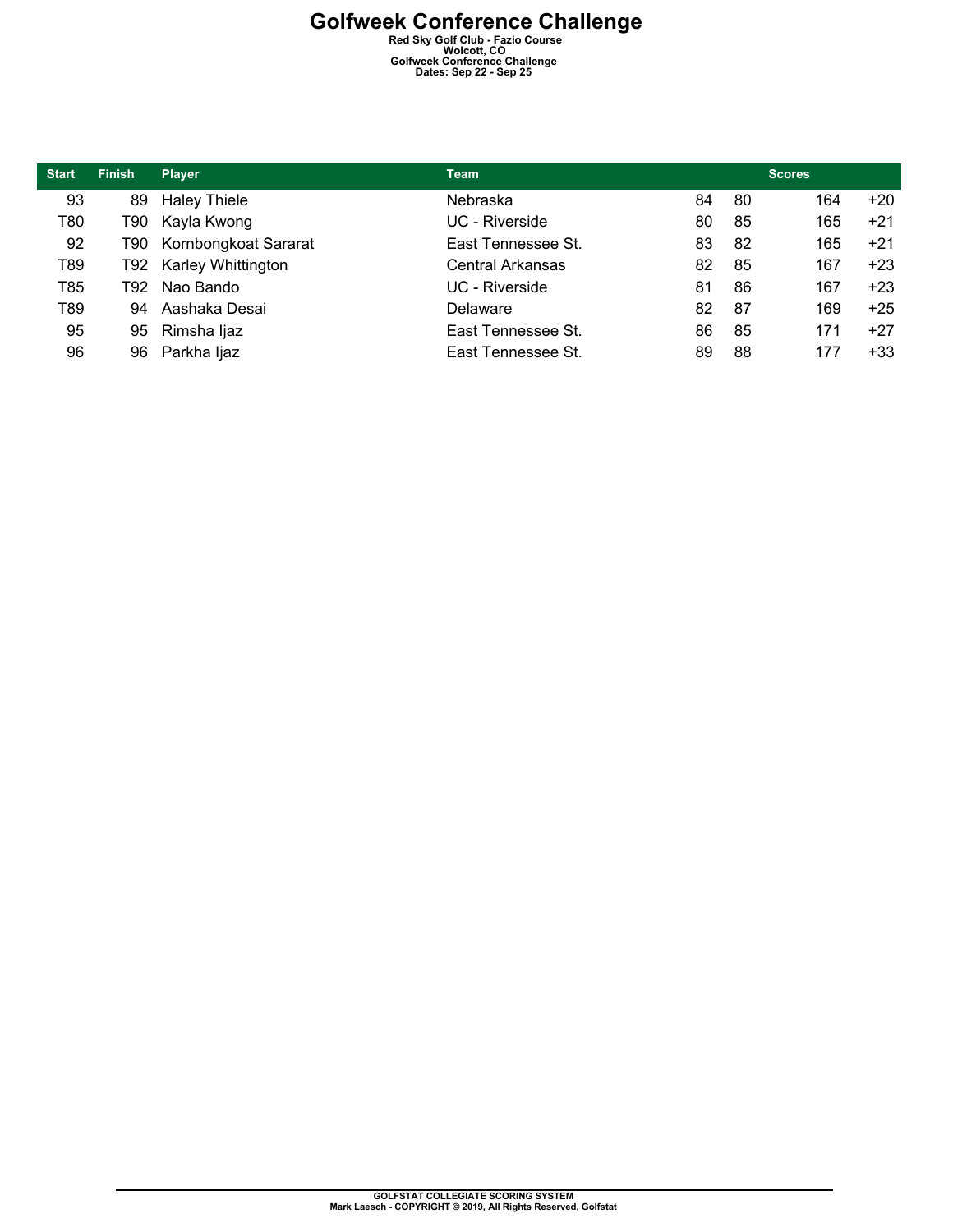### **Golfweek Conference Challenge**

**Red Sky Golf Club - Fazio Course Wolcott, CO Golfweek Conference Challenge Dates: Sep 22 - Sep 25** 

| Pos.                    | <b>Team/Player (seed)</b>  | Rd 1 | Rd <sub>2</sub> | <b>Total</b> |
|-------------------------|----------------------------|------|-----------------|--------------|
| 1                       | <b>Ole Miss</b>            | 281  | 280             | 561          |
| 1                       | Andrea Lignell (5)         | 69   | 67              | 136          |
| T <sub>3</sub>          | Pi-Lillebi Hermansson (3)  | 70   | 68              | 138          |
| T11                     | Julia Johnson (4)          | 70   | 72              | 142          |
| T19                     | Kennedy Swann (1)          | 72   | 73              | 145          |
| <b>T69</b>              | Chiara Tamburlini (2)      | 79   | 76              | 155          |
| $\mathbf{2}$            | Denver                     | 283  | 290             | 573          |
| $\overline{\mathbf{c}}$ | Anna Zanusso (2)           | 68   | 69              | 137          |
| T23                     | Mary Weinstein (1)         | 69   | $77 \,$         | 146          |
| T29                     | Erika Danielsson (4)       | 73   | 74              | 147          |
| T <sub>29</sub>         | Anna Cathrine Krekling (5) | 73   | 74              | 147          |
| <b>T53</b>              | Alyson Bean (3)            | 79   | 73              | 152          |
| 3                       | San Diego State            | 291  | 286             | 577          |
| T7                      | Sara Kjellker (2)          | 71   | 68              | 139          |
| T19                     | Bernice Ilas (4)           | 73   | 72              | 145          |
| T <sub>23</sub>         | Gioia Carpinelli (1)       | 72   | 74              | 146          |
| T29                     | Fernanda Escauriza (3)     | 75   | 72              | 147          |
| <b>T58</b>              | April Ranches (5)          | 76   | 77              | 153          |
| 4                       | Pepperdine                 | 281  | 297             | 578          |
| T7                      | Alexa Melton (5)           | 68   | 71              | 139          |
| T11                     | Momoka Kobori (1)          | 67   | 75              | 142          |
| T29                     | Reese Guzman (2)           | 74   | 73              | 147          |
| T45                     | Sifan He (4)               | 72   | 78              | 150          |
| T85                     | Megan Dennis (3)           | 79   | 81              | 160          |
| 5                       | <b>UCLA</b>                | 295  | 285             | 580          |
| T9                      | Emma Spitz (1)             | 73   | 67              | 140          |
| T23                     | Annabel Wilson (3)         | 76   | 70              | 146          |
| T29                     | Emilie Paltrinieri (5)     | 74   | 73              | 147          |
| <b>T51</b>              | Ty Akabane (2)             | 72   | 79              | 151          |
| T <sub>51</sub>         | Mariel Galdiano (4)        | 76   | 75              | 151          |
| 6                       | <b>Kennesaw State</b>      | 289  | 292             | 581          |
| T <sub>3</sub>          | Meva Schmit (3)            | 69   | 69              | 138          |
| T23                     | Bella Kil (4)              | 72   | 74              | 146          |
| T45                     | Tai Anudit (1)             | 72   | 78              | 150          |
| <b>T58</b>              | Clara Aveling (2)          | 76   | $77 \,$         | 153          |
| T76                     | Tori Owens (5)             | 85   | 72              | 157          |
| $\overline{7}$          | <b>Sacramento State</b>    | 291  | 294             | 585          |
| T11                     | Nishtha Madan (3)          | 72   | $70\,$          | 142          |
| T29                     | Sofie Babic (2)            | 72   | 75              | 147          |
| T29                     | Tess Blair (5)             | 75   | 72              | 147          |
| T45                     | Sydney Smith (4)           | 73   | 77              | 150          |
| T74                     | Corinne Viden (1)          | 74   | 82              | 156          |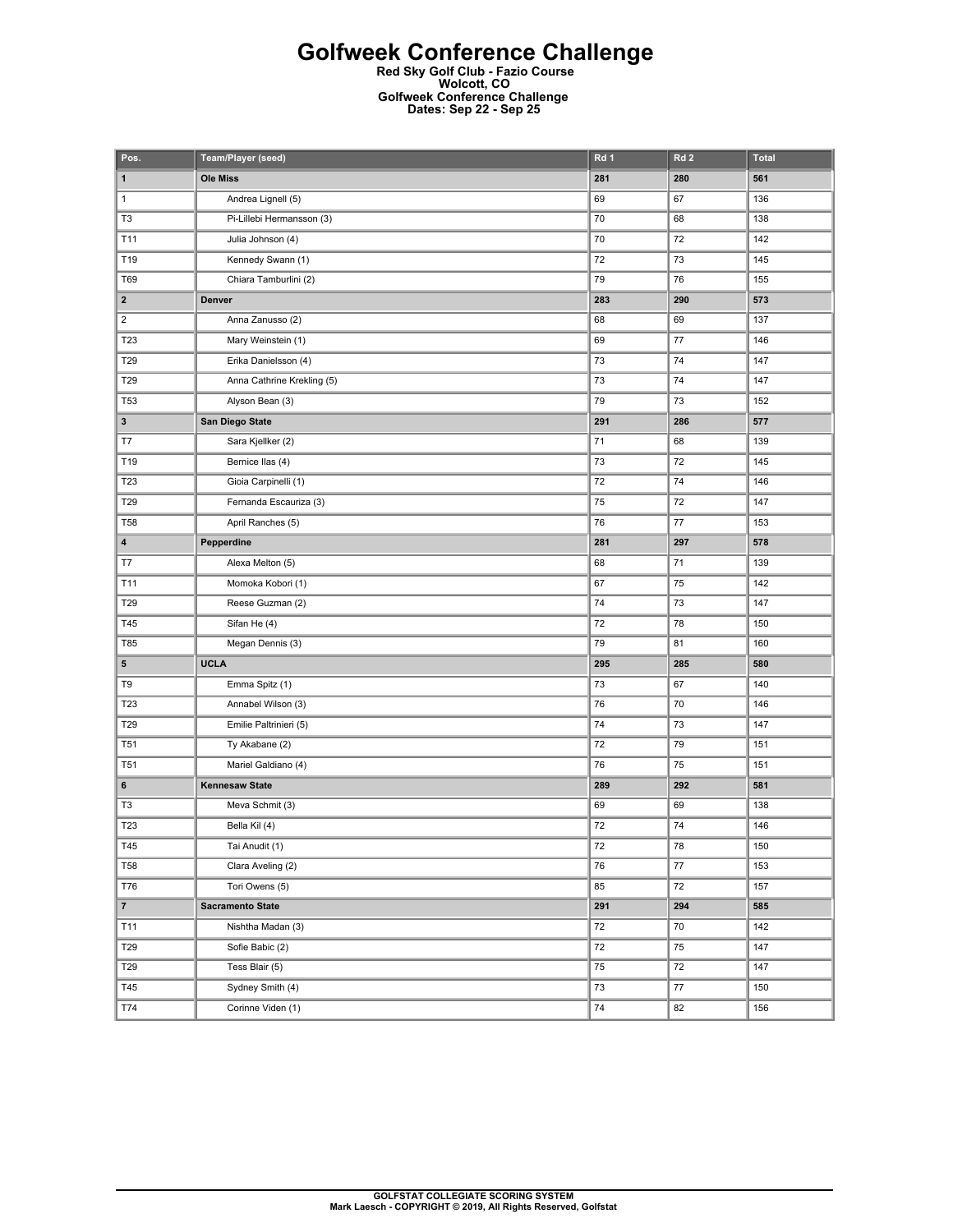| Pos.            | Team/Player (seed)          | Rd <sub>1</sub> | Rd <sub>2</sub> | <b>Total</b> |
|-----------------|-----------------------------|-----------------|-----------------|--------------|
| 8               | <b>TCU</b>                  | 292             | 296             | 588          |
| T9              | Sabrina Iqbal (1)           | 70              | 70              | 140          |
| T19             | Trinity King (5)            | 72              | 73              | 145          |
| T39             | Jennie Park (4)             | 75              | 73              | 148          |
| <b>T76</b>      | Valeria Pacheco (3)         | 75              | 82              | 157          |
| T79             | Grace Do (2)                | 78              | 80              | 158          |
| 9               | Nebraska                    | 285             | 305             | 590          |
| T15             | Leah Herzog (5)             | 66              | 77              | 143          |
| T <sub>23</sub> | Megan Whittaker (2)         | 72              | 74              | 146          |
| T39             | Kate Smith (1)              | 70              | 78              | 148          |
| <b>T58</b>      | Noor Ahmed (4)              | 77              | 76              | 153          |
| 89              | Haley Thiele (3)            | 84              | 80              | 164          |
| 10              | North Carolina State        | 297             | 295             | 592          |
| T17             | Inja Fric (2)               | 73              | 71              | 144          |
| T <sub>23</sub> | Monika Hartl (3)            | 69              | 77              | 146          |
| T42             | Natalie Ambruester (5)      | 77              | 72              | 149          |
| <b>T58</b>      | Lea Klimentova (1)          | 78              | 75              | 153          |
| 87              | Pilar Berchot (4)           | 80              | 81              | 161          |
| 11              | <b>Delaware</b>             | 301             | 295             | 596          |
| T19             | Lexi Dart (4)               | 73              | 72              | 145          |
| T39             | Ariane Klotz (1)            | 70              | 78              | 148          |
| T45             | Lene Sperling (3)           | 78              | 72              | 150          |
| <b>T58</b>      | Thitaree Sakulbunpanich (2) | 80              | 73              | 153          |
| 94              | Aashaka Desai (5)           | 82              | 87              | 169          |
| T12             | <b>SMU</b>                  | 299             | 302             | 601          |
| T29             | Kennedy Pedigo (3)          | 71              | 76              | 147          |
| T53             | Serena Shah (5)             | 74              | 78              | 152          |
| <b>T58</b>      | Sophie DiGesualdo (1)       | 77              | 76              | 153          |
| <b>T58</b>      | Ana Paula Ramirez (4)       | 77              | 76              | 153          |
| T69             | Faith Summers (2)           | 81              | 74              | 155          |
| T12             | South Alabama               | 303             | 298             | 601          |
| T3              | Siti Shaari (1)             | 72              | 66              | 138          |
| <b>T53</b>      | Belinda May (4)             | 74              | 78              | 152          |
| T69             | Julie Hovland (2)           | $77 \,$         | 78              | 155          |
| <b>T76</b>      | Caroline Berge (3)          | 80              | 77              | 157          |
| T79             | Carlota Garcia (5)          | 81              | 77              | 158          |
| 14              | Campbell                    | 293             | 309             | 602          |
| T15             | Stacey White (3)            | 68              | 75              | 143          |
| T53             | Emily Hawkins (4)           | 73              | 79              | 152          |
| <b>T58</b>      | Desiree Andersson (1)       | 75              | 78              | 153          |
| T69             | Anna Nordfors (2)           | 77              | 78              | 155          |
| T85             | Alice Sundberg (5)          | 82              | 78              | 160          |
| T15             | Xavier                      | 307             | 306             | 613          |
| T42             | Mikayla Fitzpatrick (1)     | 74              | 75              | 149          |
| T67             | Andie Shukow (3)            | 78              | 76              | 154          |
| T67             | Ke'Asha Phillips (5)        | 80              | 74              | 154          |
| T82             | Morgan Tinsley (2)          | 78              | 81              | 159          |
| T82             | Kayla Benge (4)             | 77              | 82              | 159          |
| T15             | <b>Central Arkansas</b>     | 311             | 302             | 613          |
| T29             | Tania Nunez (2)             | 75              | 72              | 147          |
| T53             | Pim-Orn Thitisup (3)        | $77 \,$         | 75              | 152          |
|                 |                             |                 |                 |              |
| T74<br>T79      | Elin Kumlin (1)             | 78              | 78              | 156          |
|                 | Camila Moreno (4)           | 81              | 77              | 158          |
| T92             | Karley Whittington (5)      | 82              | 85              | 167          |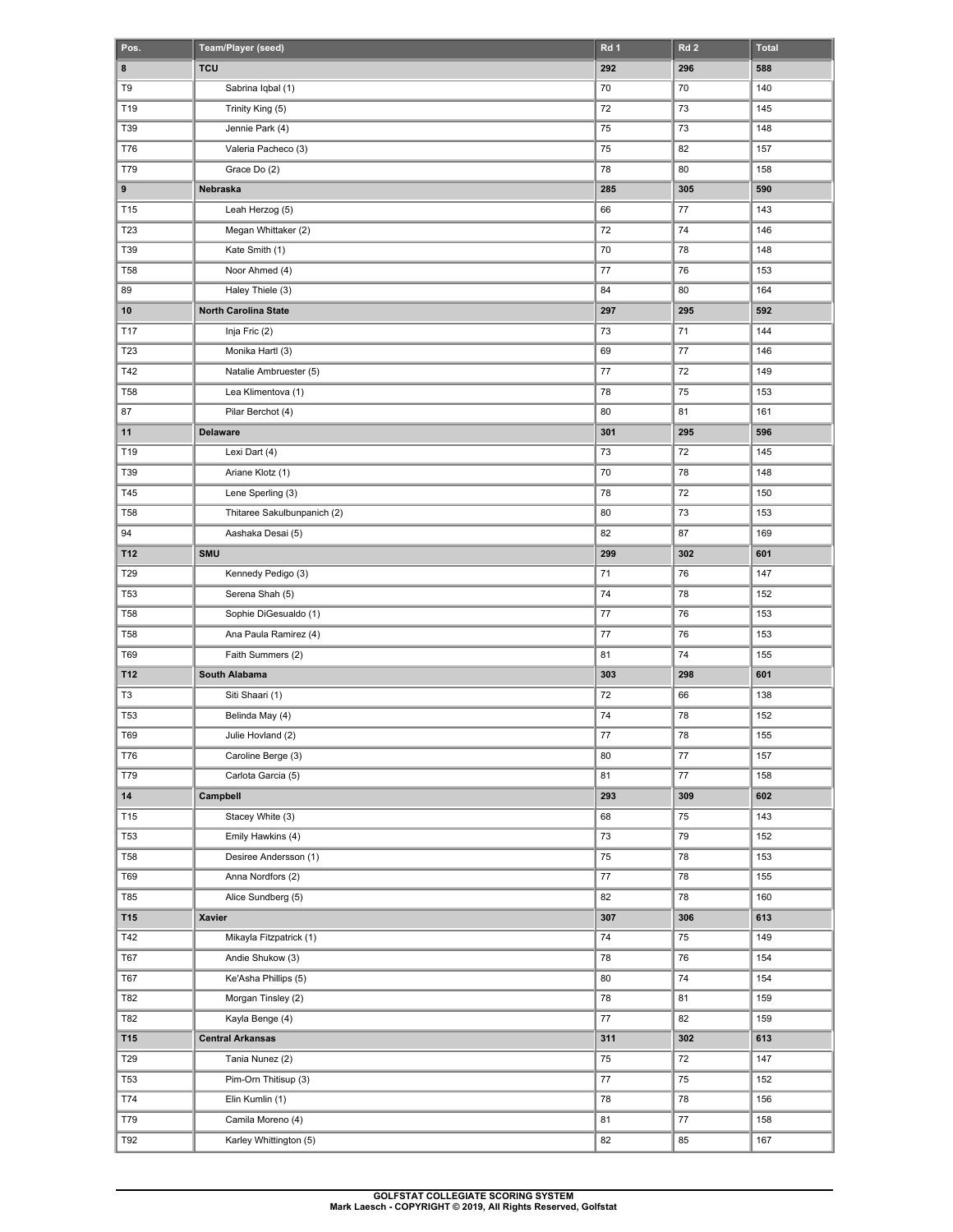| Pos.           | Team/Player (seed)       | Rd 1 | Rd2 | <b>Total</b> |
|----------------|--------------------------|------|-----|--------------|
| 17             | East Tennessee St.       | 312  | 312 | 624          |
| T <sub>3</sub> | Tereza Melecka (1)       | 67   | 71  | 138          |
| T45            | Warda Rawof (3)          | 76   | 74  | 150          |
| T90            | Kornbongkoat Sararat (4) | 83   | 82  | 165          |
| 95             | Rimsha Ijaz (2)          | 86   | 85  | 171          |
| 96             | Parkha Ijaz (5)          | 89   | 88  | 177          |
| 18             | <b>UC</b> - Riverside    | 310  | 329 | 639          |
| <b>T58</b>     | Jennifer Deng (2)        | 74   | 79  | 153          |
| T82            | Ping Huang (3)           | 77   | 82  | 159          |
| 88             | Nicole Le (1)            | 79   | 83  | 162          |
| T90            | Kayla Kwong (4)          | 80   | 85  | 165          |
| T92            | Nao Bando (5)            | 81   | 86  | 167          |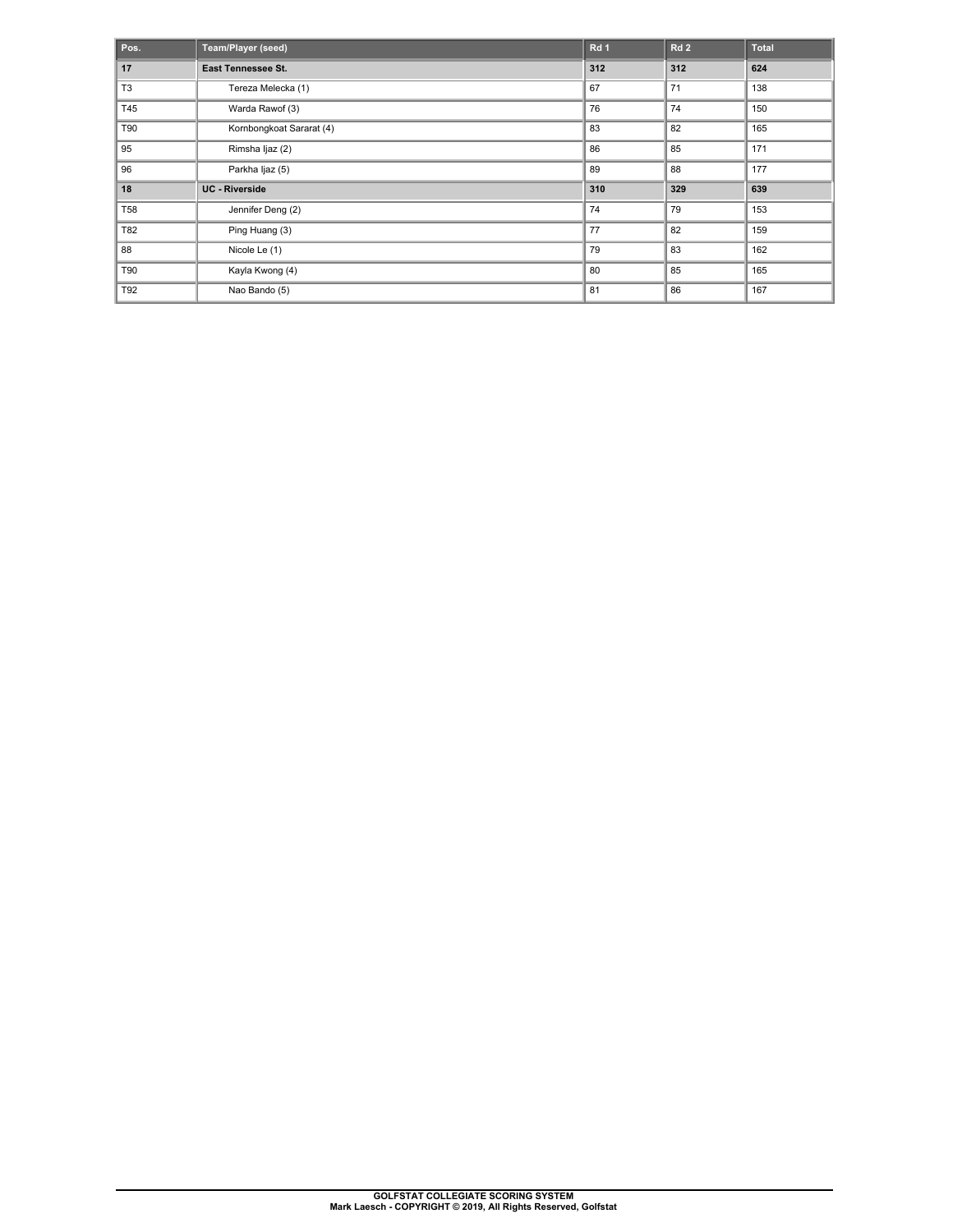## **Individuals**

| Pos.            | Player (Team)                   | Rd <sub>1</sub> | <b>Rd 2</b> | <b>Total</b> |
|-----------------|---------------------------------|-----------------|-------------|--------------|
| T <sub>11</sub> | Alison Armstrong (Denver)       | 71              | 71          | 142          |
| T <sub>17</sub> | Ellen Hutchinson-Kay (Ole Miss) | 71              | 73          | 144          |
| T <sub>29</sub> | Yuki Yoshihara (UCLA)           | 73              | 74          | 147          |
| T42             | Jessica Haraden (Nebraska)      | 75              | 74          | 149          |
| T45             | Kathrine Chan (Pepperdine)      | 72              | 78          | 150          |
| T69             | Amy Kucera (Xavier)             | 76              | 79          | 155          |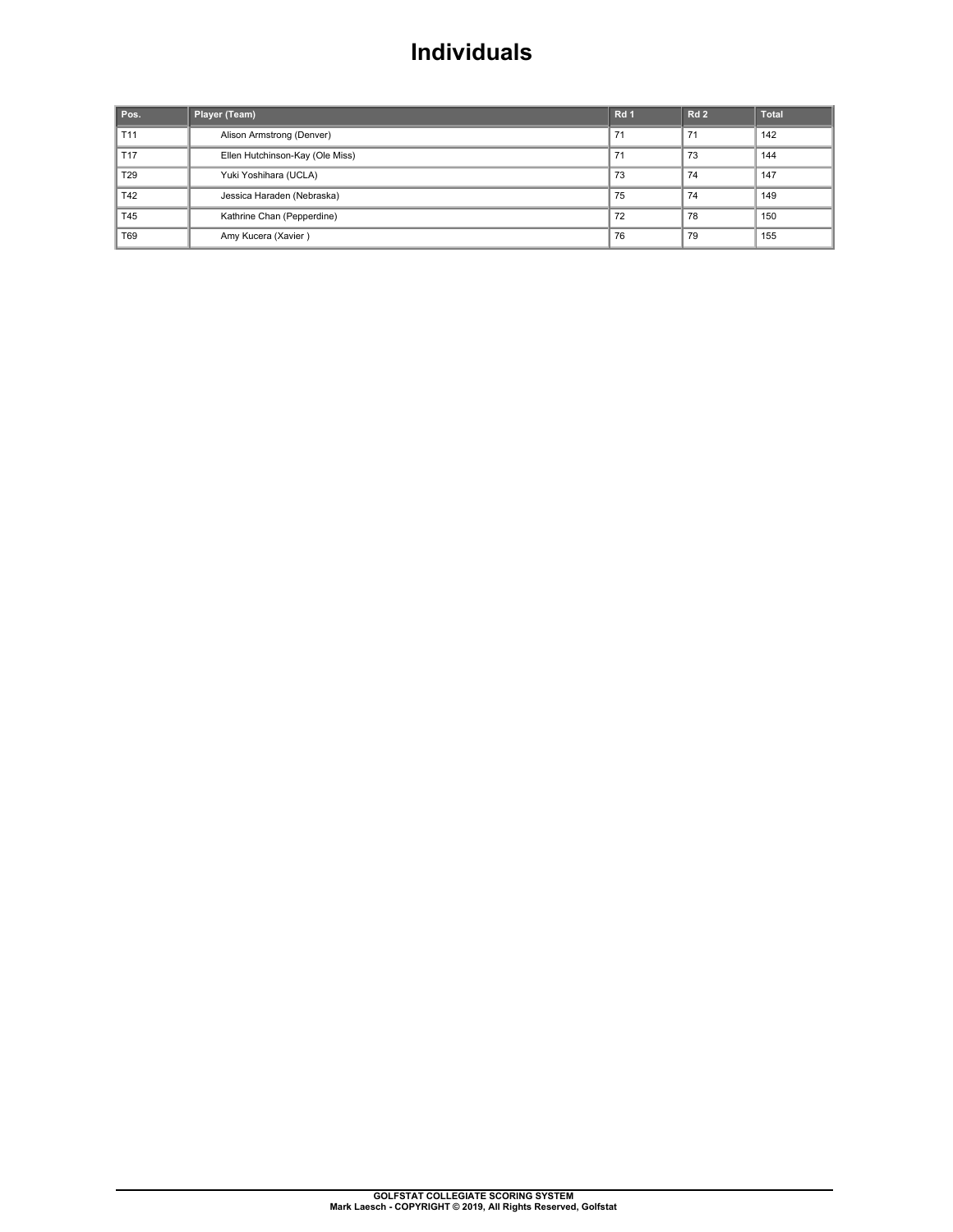| <b>Par 3 Scoring</b> |                           |      |                                  | <b>Par 4 Scoring</b>       |                          |      |      | <b>Par 5 Scoring</b> |                              |                           |      |                       |
|----------------------|---------------------------|------|----------------------------------|----------------------------|--------------------------|------|------|----------------------|------------------------------|---------------------------|------|-----------------------|
| S. Iqbal             | TCU                       | 2.63 | $-3$                             | M. Schmit                  | Kenn. St.                | 3.70 | $-6$ |                      | A. Zanusso                   | Denver                    | 4.25 | $-6$                  |
| T. Nunez             | <b>UCA</b>                | 2.75 | $-2$                             | A. Armstrong               | Denver                   | 3.75 | $-5$ |                      | A. Melton                    | Pepperdine                | 4.38 | $-5$                  |
| A. Lignell           | Ole Miss                  | 2.75 | $-2$                             | P. Hermansson              | Ole Miss                 | 3.80 | $-4$ |                      | K. Smith                     | Nebraska                  | 4.38 | $-5$                  |
| A. Zanusso           | Denver                    | 2.75 | $-2$                             | S. Shaari                  | So Alabama               | 3.80 | $-4$ |                      | S. Kjellker                  | S.Diego St                | 4.38 | $-5$                  |
| C. Garcia            | So Alabama                | 2.75 | $-2$                             | A. Lignell                 | Ole Miss                 | 3.80 | $-4$ |                      | M. Weinstein                 | Denver                    | 4.50 | $-4$                  |
| I. Fric              | <b>NCSU</b>               | 2.75 | $-2$                             | S. White                   | Campbell                 | 3.85 | $-3$ |                      | M. Hartl                     | <b>NCSU</b>               | 4.50 | $-4$                  |
| A. Melton            | Pepperdine                | 2.75 | $-2$                             | T. Melecka                 | <b>ETSU</b>              | 3.85 | $-3$ |                      | T. Melecka                   | <b>ETSU</b>               | 4.50 | $-4$                  |
| N. Madan             | Sac. St.                  | 2.75 | $-2$                             | J. Johnson                 | Ole Miss                 | 3.90 | $-2$ |                      | B. Ilas                      | S.Diego St                | 4.50 | $-4$                  |
| M. Weinstein         | Denver                    | 2.75 | $-2$                             | K. Pedigo                  | <b>SMU</b>               | 3.95 | $-1$ |                      | E. Spitz                     | <b>UCLA</b>               | 4.50 | $-4$                  |
| A. Shukow            | Xavier                    | 2.88 | $-1$                             | L. Herzog                  | Nebraska                 | 3.95 | $-1$ |                      | T. King                      | <b>TCU</b>                | 4.50 | $-4$                  |
| M. Kobori            | Pepperdine                | 2.88 | $-1$                             | E. Spitz                   | <b>UCLA</b>              | 3.95 | $-1$ |                      | E. Hutchinson-Kay            | Ole Miss                  | 4.50 | $-4$                  |
| N. Ambruester        | <b>NCSU</b>               | 2.88 | $-1$                             | R. Guzman                  | Pepperdine               | 4.00 | E    |                      | S. He                        | Pepperdine                | 4.63 | $-3$                  |
| A. Wilson            | <b>UCLA</b>               | 2.88 | $-1$                             | T. Blair                   | Sac. St.                 | 4.00 | E    |                      | M. Whittaker                 | Nebraska                  | 4.63 | $-3$                  |
| A. Krekling          | Denver                    | 2.88 | $-1$                             | S. Kjellker                | S.Diego St               | 4.00 | E    |                      | B. Kil                       | Kenn. St.                 | 4.63 | $-3$                  |
| E. Paltrinieri       | <b>UCLA</b>               | 3.00 | E                                | M. Fitzpatrick             | Xavier                   | 4.00 | E    |                      | I. Fric                      | <b>NCSU</b>               | 4.63 | $-3$                  |
| Y. Yoshihara         | <b>UCLA</b>               | 3.00 | E                                | J. Haraden                 | Nebraska                 | 4.00 | E    |                      | A. Wilson                    | <b>UCLA</b>               | 4.63 | $-3$                  |
| B. Ilas              | S.Diego St                | 3.00 | E                                | S. Igbal                   | <b>TCU</b>               | 4.05 | $+1$ |                      | G. Carpinelli                | S.Diego St                | 4.63 | $-3$                  |
| J. Park              | TCU                       | 3.00 | E                                | M. Whittaker               | Nebraska                 | 4.05 | $+1$ |                      | K. Pedigo                    | SMU                       | 4.63 | $-3$                  |
| T. King              | <b>TCU</b>                | 3.00 | E                                | K. Swann                   | Ole Miss                 | 4.05 | $+1$ |                      | S. Shaari                    | So Alabama                | 4.63 | $-3$                  |
| T. Blair             | Sac. St.                  | 3.00 | E                                | A. Zanusso                 | Denver                   | 4.05 | $+1$ |                      | D. Andersson                 | Campbell                  | 4.63 | $-3$                  |
| W. Rawof             | <b>ETSU</b>               | 3.00 | E                                | E. Danielsson              | Denver                   | 4.10 | $+2$ |                      | S. Babic                     | Sac. St.                  | 4.63 | $-3$                  |
| L. Sperling          | Delaware                  | 3.00 | E                                | L. Dart                    | Delaware                 | 4.10 | $+2$ |                      | N. Madan                     | Sac. St.                  | 4.63 | $-3$                  |
|                      |                           |      |                                  |                            |                          |      |      |                      |                              |                           |      |                       |
|                      | <b>Eagles</b>             |      |                                  |                            | <b>Birdies</b>           |      |      |                      |                              | Pars                      |      |                       |
|                      | So Alabama                |      |                                  |                            |                          |      |      | $\overline{11}$      | B. Kil                       | Kenn. St.                 |      |                       |
| S. Shaari<br>I. Fric |                           |      | $\overline{2}$<br>$\overline{c}$ | S. Igbal<br>M. Schmit      | TCU<br>Kenn. St.         |      |      | 11                   |                              | Ole Miss                  |      | $\overline{27}$<br>26 |
| L. Sperlina          | <b>NCSU</b><br>Delaware   |      | 1                                | A. Lignell                 | Ole Miss                 |      |      | 10                   | E. Hutchinson-Kay<br>B. Ilas | S.Diego St                |      | 26                    |
| A. Melton            | Pepperdine                |      | $\mathbf 1$                      | A. Zanusso                 | Denver                   |      |      | 10                   | N. Madan                     | Sac. St.                  |      | 26                    |
| L. Herzog            | Nebraska                  |      | 1                                | E. Spitz                   | <b>UCLA</b>              |      |      | 10                   | K. Pedigo                    | <b>SMU</b>                |      | 25                    |
| B. Ilas              | S.Diego St                |      | $\mathbf 1$                      | <b>T. Melecka</b>          | ETSU                     |      |      | 10                   | M. Whittaker                 | Nebraska                  |      | 25                    |
| G. Carpinelli        |                           |      | 1                                | IM. Weinstein              | Denver                   |      |      | 10                   | A. Ranches                   |                           |      | 24                    |
| M. Hartl             | S.Diego St<br><b>NCSU</b> |      | 1                                | J. Johnson                 | Ole Miss                 |      |      | 9                    | <b>N. Ambruester</b>         | S.Diego St<br><b>NCSU</b> |      | 24                    |
| S. Igbal             | <b>TCU</b>                |      | 1                                | P. Hermansson              | Ole Miss                 |      |      | 9                    | C. Tamburlini                | Ole Miss                  |      | 24                    |
| P. Huang             | Riverside                 |      | 1                                | S. White                   | Campbell                 |      |      | 9                    | A. Lignell                   | Ole Miss                  |      | 24                    |
| C. Viden             | Sac. St.                  |      | 1                                | S. Kjellker                | S.Diego St               |      |      | 9                    | J. Deng                      | Riverside                 |      | 24                    |
| J. Haraden           | Nebraska                  |      | 1                                | A. Krekling                | Denver                   |      |      | 9                    | J. Park                      | <b>TCU</b>                |      | 24                    |
| K. Smith             | Nebraska                  |      | 1                                | T. King                    | <b>TCU</b>               |      |      | 8                    | A. Armstrong                 | Denver                    |      | 24                    |
| P. Hermansson        | Ole Miss                  |      | 1                                | T. Blair                   | Sac. St.                 |      |      | 8                    | A. Bean                      | Denver                    |      | 24                    |
| S. White             | Campbell                  |      | 1                                | A. Wilson                  | <b>UCLA</b>              |      |      | 8                    | M. Galdiano                  | <b>UCLA</b>               |      | 24                    |
| D. Andersson         | Campbell                  |      | 1                                | E. Paltrinieri             | <b>UCLA</b>              |      |      | 8                    | M. Kobori                    | Pepperdine                |      | 24                    |
| C. Berge             | So Alabama                |      | 1                                | K. Swann                   | Ole Miss                 |      |      | 8                    | C. Aveling                   | Kenn. St.                 |      | 24                    |
|                      |                           |      |                                  | IA. Melton                 | Pepperdine               |      |      | 8                    | S. Kjellker                  | S.Diego St                |      | 23                    |
|                      |                           |      |                                  | T. Nunez                   | <b>UCA</b>               |      |      | 8                    | C. Moreno                    | <b>UCA</b>                |      | 23                    |
|                      |                           |      |                                  | A. Klotz                   | Delaware                 |      |      | 8                    | A. Zanusso                   | Denver                    |      | 23                    |
|                      |                           |      |                                  | S. Shaari<br>G. Carpinelli | So Alabama<br>S.Diego St |      |      | 8<br>8               | L. Dart<br>A. Melton         | Delaware<br>Pepperdine    |      | 22<br>22              |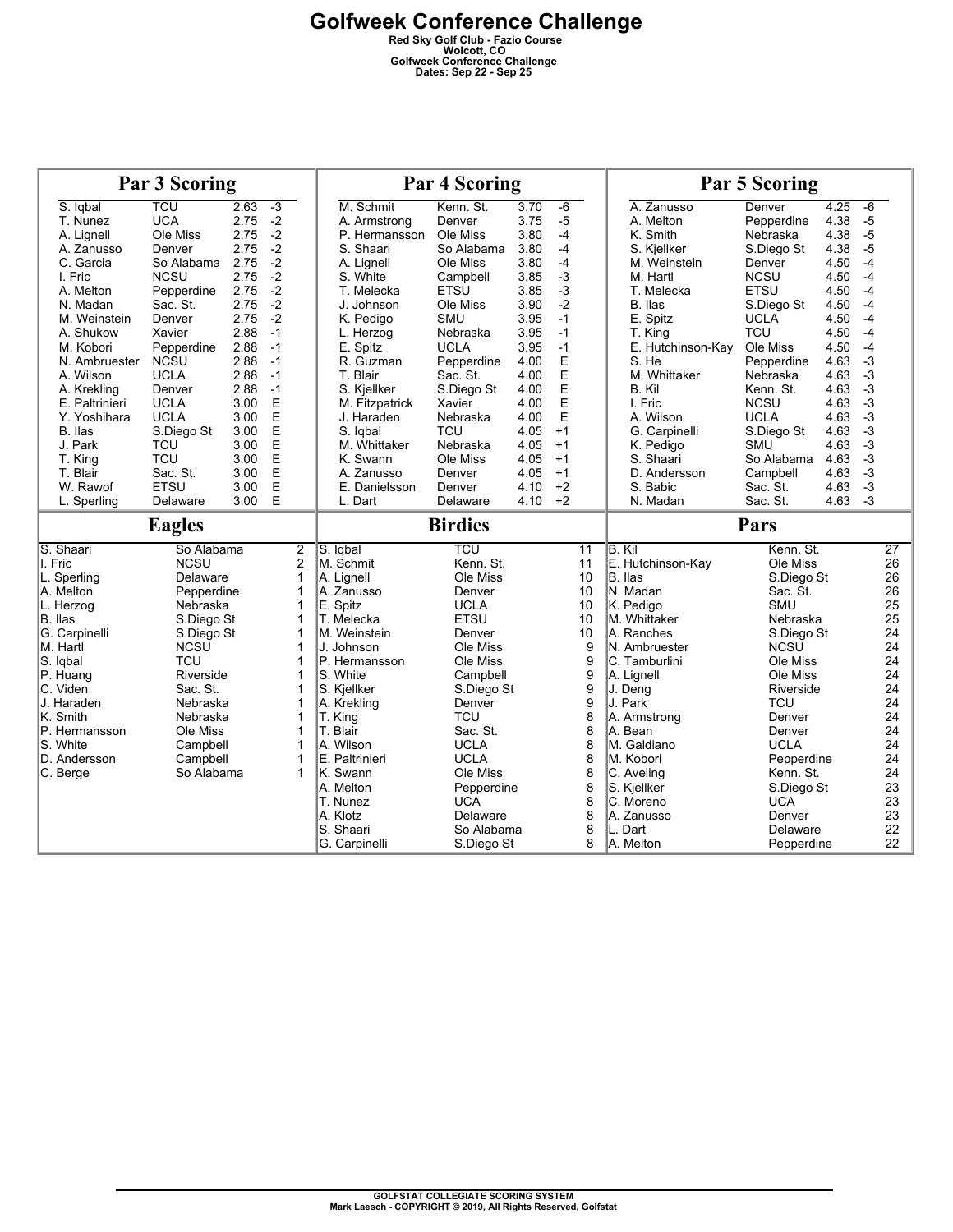|       | <b>Average score per round</b>                |       |                               |  |  |  |  |  |  |
|-------|-----------------------------------------------|-------|-------------------------------|--|--|--|--|--|--|
| Round | <b>Course</b>                                 |       | Average Score Complete Rounds |  |  |  |  |  |  |
| 1     | Golfweek Conference Challenge                 | 75.08 | 96                            |  |  |  |  |  |  |
| 2     | Golfweek Conference Challenge                 | 75.81 | 96                            |  |  |  |  |  |  |
|       |                                               |       |                               |  |  |  |  |  |  |
|       | <b>Total Average Scores</b>                   |       |                               |  |  |  |  |  |  |
|       | Golfweek Conference Challenge<br>75.45<br>192 |       |                               |  |  |  |  |  |  |
|       |                                               |       |                               |  |  |  |  |  |  |

### **Red Sky Golf Club - Fazio Course: Golfweek Conference Challenge**

| Round <sub>2</sub> |     |       |                 |       |                |     |       |                 |                         |
|--------------------|-----|-------|-----------------|-------|----------------|-----|-------|-----------------|-------------------------|
| hole               | par | yards | double<br>eagle | eagle | birdie         | par | bogey | double<br>bogey | other                   |
| 1                  | 4   | 420   |                 |       | 3              | 53  | 28    | 10              | $\overline{\mathbf{c}}$ |
| $\overline{2}$     | 5   | 550   |                 |       | 11             | 59  | 21    | 3               | $\overline{c}$          |
| 3                  | 4   | 275   |                 | 4     | 28             | 56  | 6     | 1               | 1                       |
| 4                  | 4   | 375   |                 |       | 4              | 55  | 31    | $\overline{4}$  | 2                       |
| 5                  | 5   | 510   |                 |       | 23             | 45  | 22    | 2               | 4                       |
| 6                  | 4   | 350   |                 |       | $\overline{7}$ | 60  | 23    | $\overline{4}$  | 2                       |
| 7                  | 3   | 170   |                 |       | 12             | 61  | 21    | $\overline{c}$  |                         |
| 8                  | 4   | 338   |                 |       | 15             | 53  | 21    | 7               |                         |
| 9                  | 3   | 150   |                 |       | 5              | 62  | 23    | 5               | 1                       |
| 10                 | 3   | 152   |                 |       | 16             | 52  | 26    | 2               |                         |
| 11                 | 4   | 355   |                 |       | 12             | 58  | 24    | $\overline{c}$  |                         |
| 12                 | 4   | 340   |                 |       | 10             | 52  | 26    | 5               | 3                       |
| 13                 | 4   | 365   |                 |       | 20             | 56  | 15    | 5               |                         |
| 14                 | 4   | 385   |                 |       | 3              | 39  | 38    | 11              | 5                       |
| 15                 | 5   | 482   |                 | 4     | 31             | 43  | 16    | 2               |                         |
| 16                 | 4   | 403   |                 |       | 8              | 59  | 24    | $\overline{4}$  | 1                       |
| 17                 | 3   | 131   |                 |       | 13             | 43  | 31    | 7               | 2                       |
| 18                 | 5   | 510   |                 | 1     | 40             | 38  | 16    | 1               |                         |

| <b>Tence Undilenge</b> |     |                    |                            |  |  |  |  |  |
|------------------------|-----|--------------------|----------------------------|--|--|--|--|--|
|                        |     | Round <sub>2</sub> |                            |  |  |  |  |  |
| hole                   | par | yards              | average<br>relative to par |  |  |  |  |  |
| 14                     | 4   | 385                | $+0.75$                    |  |  |  |  |  |
| 1                      | 4   | 420                | $+0.53$                    |  |  |  |  |  |
| 4                      | 4   | 375                | $+0.44$                    |  |  |  |  |  |
| 17                     | 3   | 131                | $+0.40$                    |  |  |  |  |  |
| 12                     | 4   | 340                | $+0.36$                    |  |  |  |  |  |
| 9                      | 3   | 150                | $+0.33$                    |  |  |  |  |  |
| 6                      | 4   | 350                | $+0.31$                    |  |  |  |  |  |
| 16                     | 4   | 403                | $+0.28$                    |  |  |  |  |  |
| 2                      | 5   | 550                | $+0.23$                    |  |  |  |  |  |
| 8                      | 4   | 338                | $+0.21$                    |  |  |  |  |  |
| 5                      | 5   | 510                | $+0.18$                    |  |  |  |  |  |
| 11                     | 4   | 355                | $+0.17$                    |  |  |  |  |  |
| 10                     | 3   | 152                | $+0.15$                    |  |  |  |  |  |
| $\overline{7}$         | 3   | 170                | $+0.14$                    |  |  |  |  |  |
| 13                     | 4   | 365                | $+0.05$                    |  |  |  |  |  |
| 15                     | 5   | 482                | $-0.20$                    |  |  |  |  |  |
| 18                     | 5   | 510                | $-0.25$                    |  |  |  |  |  |
| 3                      | 4   | 275                | $-0.26$                    |  |  |  |  |  |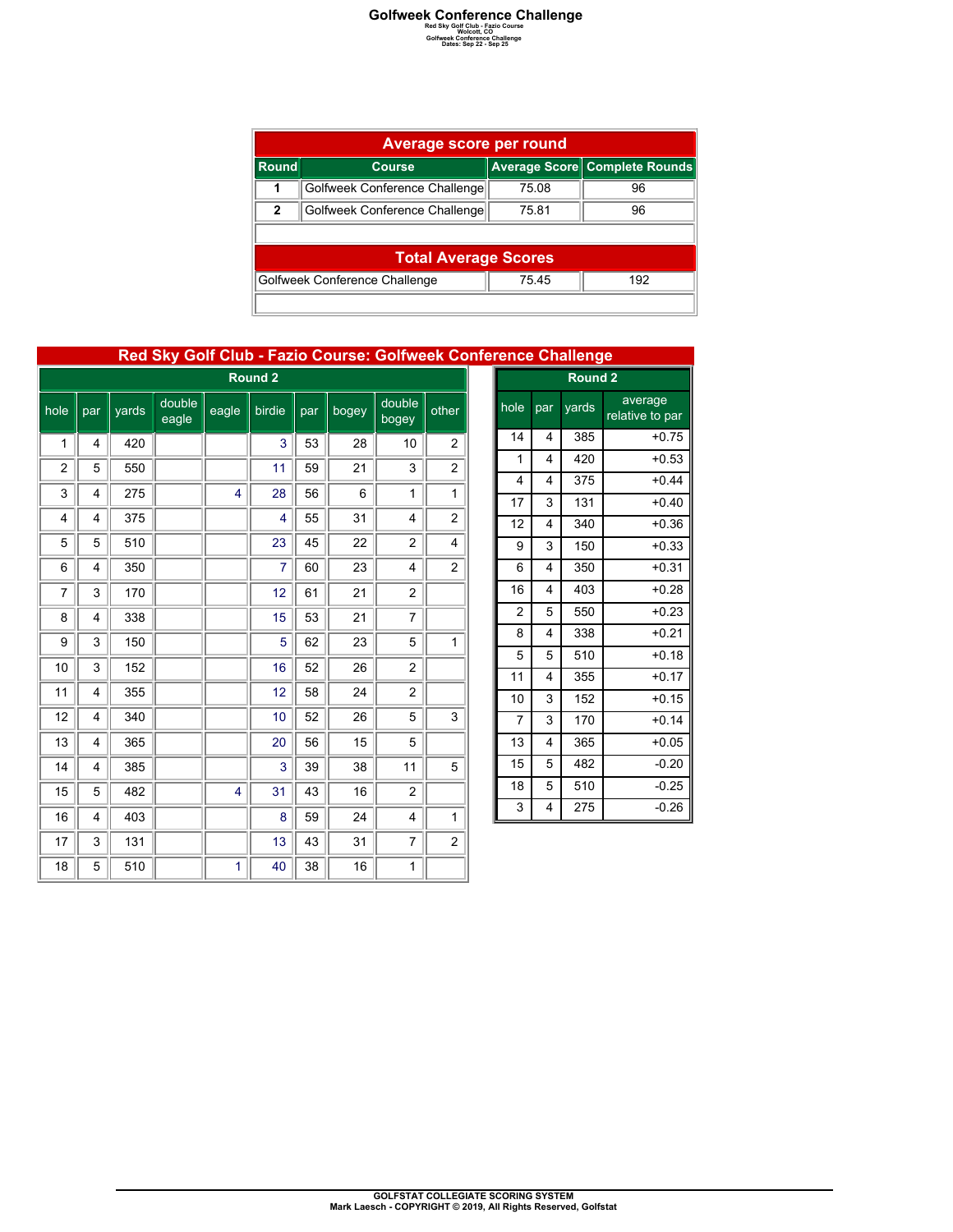|                |                         | Round 1 |                            | Round <sub>2</sub> |     |       |                            |  |
|----------------|-------------------------|---------|----------------------------|--------------------|-----|-------|----------------------------|--|
| hole           | yards<br>par            |         | average<br>relative to par | hole               | par | yards | average<br>relative to par |  |
| 4              | 4                       | 375     | $+0.65$                    | 14                 | 4   | 385   | $+0.75$                    |  |
| 11             | 4                       | 355     | $+0.44$                    | 1                  | 4   | 420   | $+0.53$                    |  |
| 1              | 4                       | 420     | $+0.35$                    | 4                  | 4   | 375   | $+0.44$                    |  |
| 7              | 3                       | 170     | $+0.24$                    | 17                 | 3   | 131   | $+0.40$                    |  |
| 12             | 4                       | 340     | $+0.24$                    | 12                 | 4   | 340   | $+0.36$                    |  |
| 8              | $\overline{\mathbf{4}}$ | 338     | $+0.23$                    | 9                  | 3   | 150   | $+0.33$                    |  |
| 9              | 3                       | 150     | $+0.21$                    | 6                  | 4   | 350   | $+0.31$                    |  |
| 15             | 5                       | 482     | $+0.18$                    | 16                 | 4   | 403   | $+0.28$                    |  |
| 16             | 4                       | 403     | $+0.17$                    | $\overline{2}$     | 5   | 550   | $+0.23$                    |  |
| 6              | $\overline{\mathbf{4}}$ | 350     | $+0.16$                    | 8                  | 4   | 338   | $+0.21$                    |  |
| 13             | $\overline{\mathbf{4}}$ | 365     | $+0.15$                    | 5                  | 5   | 510   | $+0.18$                    |  |
| 10             | 3                       | 152     | $+0.13$                    | 11                 | 4   | 355   | $+0.17$                    |  |
| $\overline{2}$ | 5                       | 550     | $+0.13$                    | 10                 | 3   | 152   | $+0.15$                    |  |
| 3              | 4                       | 275     | $+0.03$                    | 7                  | 3   | 170   | $+0.14$                    |  |
| 17             | 3                       | 131     | $+0.00$                    | 13                 | 4   | 365   | $+0.05$                    |  |
| 14             | 4                       | 385     | $-0.02$                    | 15                 | 5   | 482   | $-0.20$                    |  |
| 18             | 5                       | 510     | $-0.03$                    | 18                 | 5   | 510   | $-0.25$                    |  |
| 5              | 5                       | 510     | $-0.15$                    | 3                  | 4   | 275   | $-0.26$                    |  |